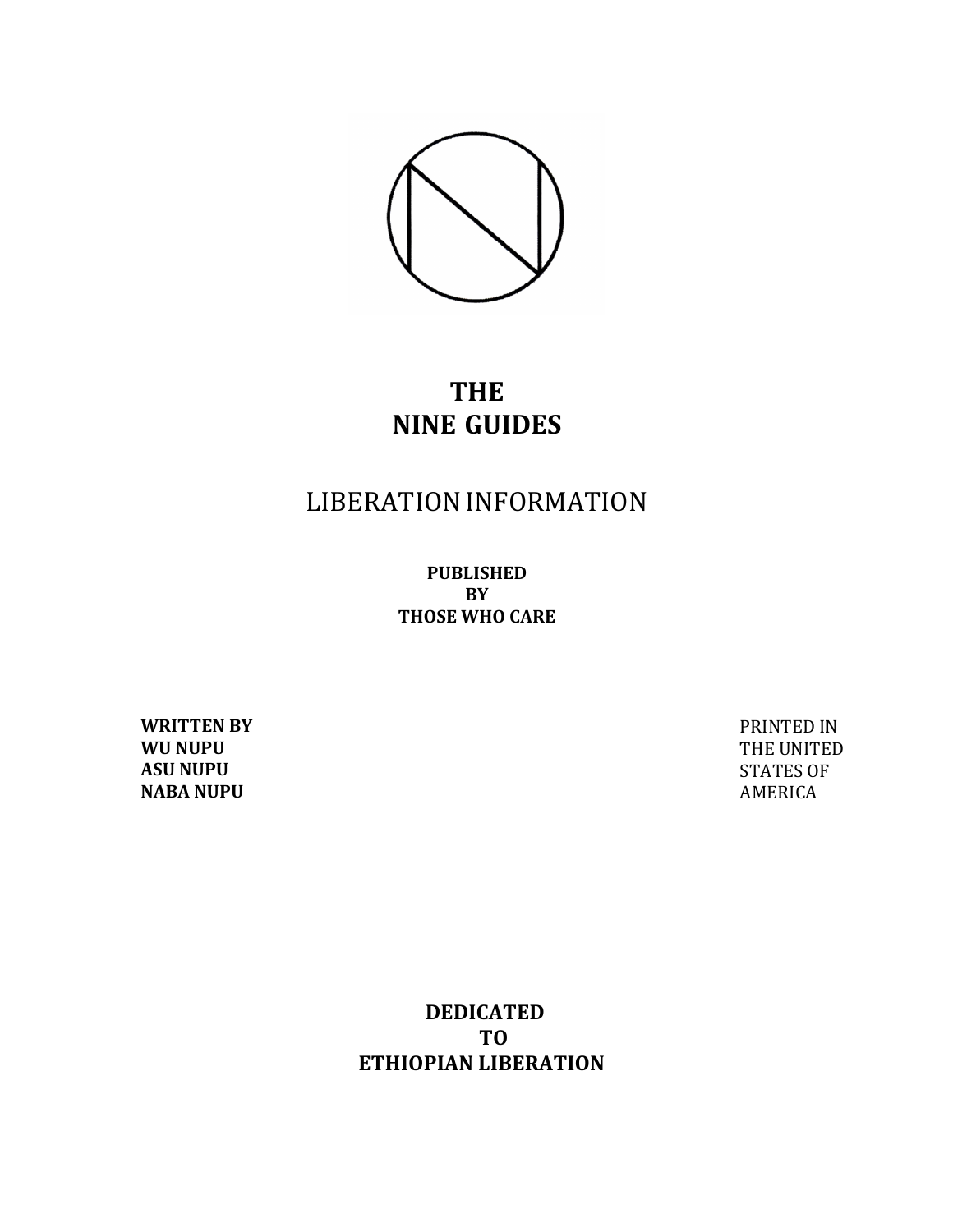# **INTRODUCTION TO NINE GUIDES**

The Nine Nubun Guides are those Word Formulas of Motivation and Activation which propel Nubuns to SUCCESS, individually and as a Race.

Any Nubun who has the durability and intelligence to adhere to the word formulas called THE NINE NUBUN GUIDES will survive through the ages and be SUCCESSFUL.

> The words ETHIOPIAN and NUBUN mean the same. A NUBUN IS A WOOLY HAIRED ETHIOPIAN.

So, when we state NUBUN we mean a person or persons with Genuinely Wooly Hair, meaning, Genuinely Kinky Hair.

PTAHKIND is the Opposite of Mankind. PTAHKIND is All People with Genuinely Kinky, meaning Kingly Hair by Nature. Ptahkind is the Ethiopian Race. PTAH is pronounced **TAR,** the "P" is silent.

And MANKIND is All peoples with Straight Hair by Nature.

# **THE NINE NUBUN (ETHIOPIAN) GUIDES**

# **1***. I Promise To Preserve* **Self** *At All Times To The Best Of My Knowledge, Wisdom, Understanding And Ability***.,**

Complete SELF is not just One Individual. Complete Self is ALL those of a Kind. All People of the same Race are One Being.

A Race is ONE BEING with MANY PARTS, and those parts are the Individuals of One Being.

So the Promise to Preserve Self is the Promise to Protect Self and Kind in every possible and practical way; reproduce Self with own Kind.

Do not be an Aggressor but do not hesitate to practice Self-Defense whenever and wherever it is practical and needed.

People who Love Self enough, to Preserve Self, do not use Tobacco in any form neither Strong Drinks nor any form of Dope or Narcotics.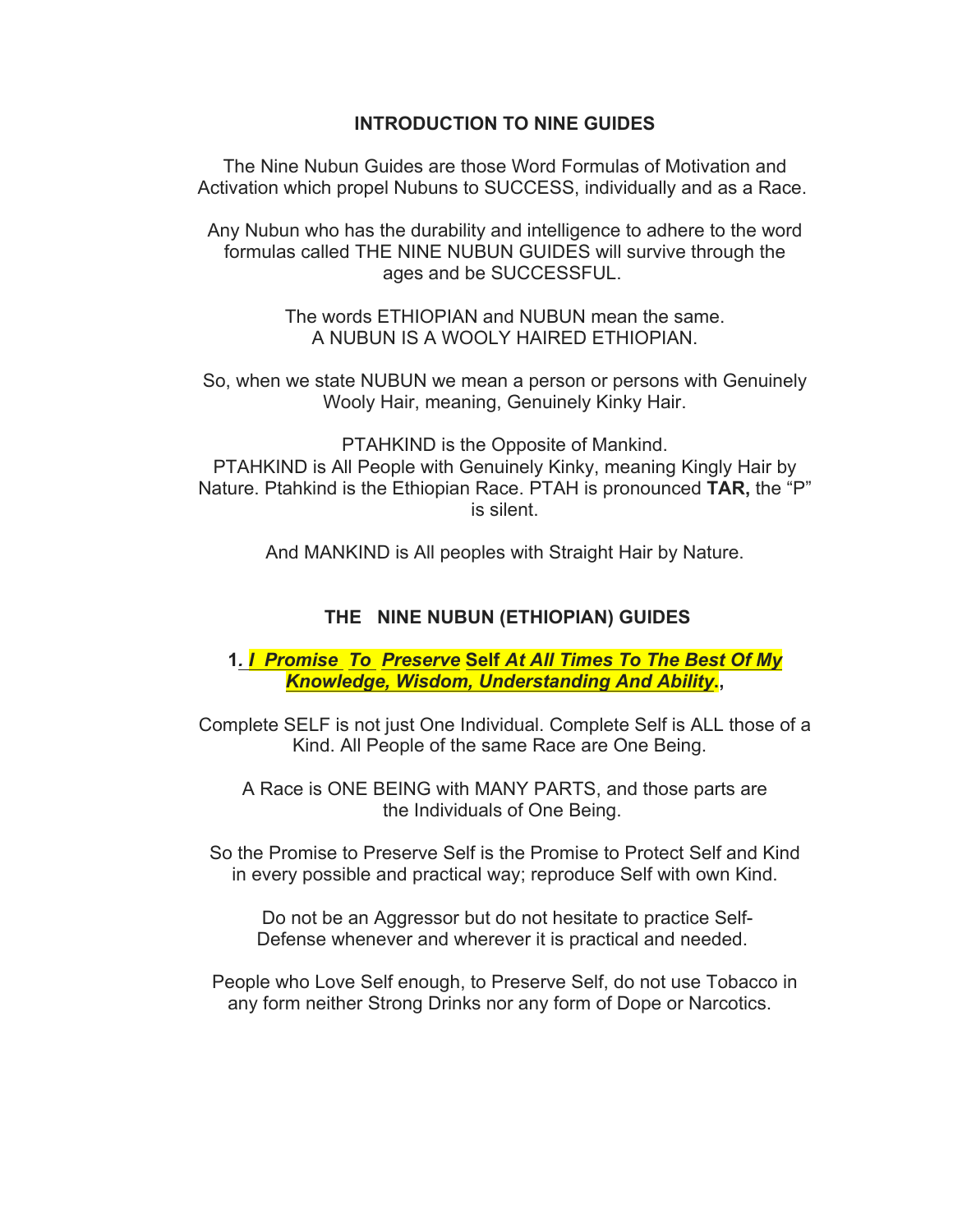However, in Protecting Self, do not stick your neck out in Mankind's Society for the Unintelligent who refuse to Accept Nine Knowledge and Practice Nine Knowledge.

# *2. I Promise To Have Sexual Relation With No One But The Opposite Sex Of My Own Kind***.**

NUMBER TWO of the Nine Guides restricts reproduction to existence only among those of the SAME KIND, that is, those of the SAME RACE.

This restriction is also a part of Self Preservation, and Self Preservation is the first Law of Nature. Eternal Life is the continuous Procreation, with the OPPOSITE SEX OF YOUR OWN KIND; therefore, it is very desirous to have a Son among the offspring of a family, because a Son continues the Blood Lineage.

The SEX-WITH-OWN-KIND principle prevents a race from destroying itself and likewise prevents people of other races from destroying itself by MISCEGENATION.

The Nubun Male is very fortunate to have the Richest Female in Body on the Planet, and that is the Wooly Haired Female, and we must Learn to Protect her in every way and Provide for her.

The Caucasian Male struggles to keep Males of other races away from his Females, because he knows if other males obsess his females, his race in given time will become a multitude of HYBRIDS and MIX-UPS and memberships of no particular race.

In other words, the Race loses its IDENTITY and that is DESTRUCTION. We must also strive to maintain our NUBUN IDENTITY

# **3.** *I Promise To Eat And Drink ONLY Those Gases, Liquids, And Solids Which Will Be More Beneficial Than Harmful To My Mental And Physical Selves To The Best Of My Knowledge, Wisdom, Understanding, And Ability***.**

If a person eats or drinks something which he or she knows is not fit for consumption or it disagrees with him or her, that person is Unintelligent and thereby is Mentally Dead.

The One Supreme Being is NATURE IN GENERAL, and the One Supreme Being is our **Physical Lives** because we Feel, Eat, Drink, Taste, and Breathe the One Supreme Being.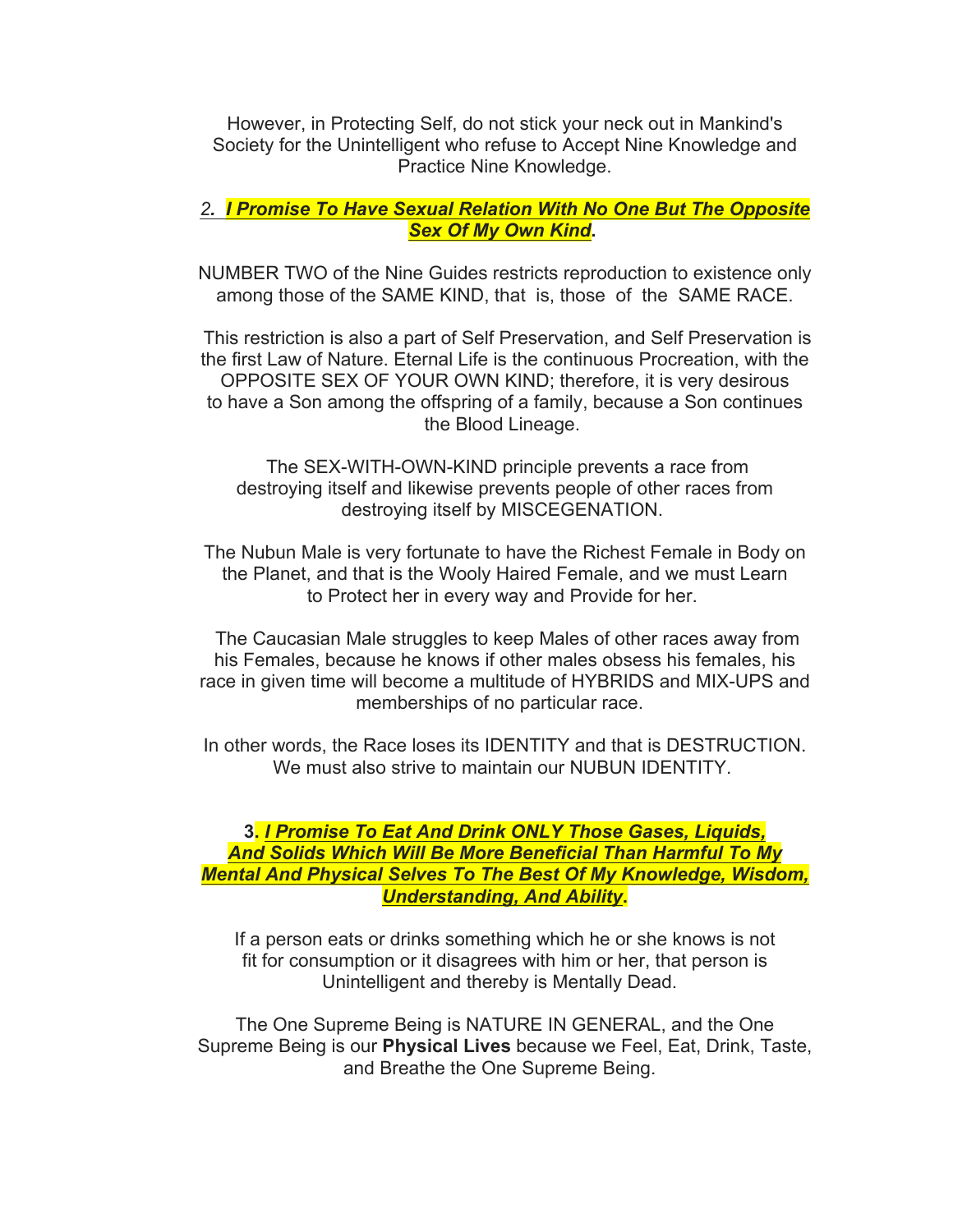The One Supreme Being is our **Mental Lives** because we Study and Understand it by Analyzing, Observing it and Learning of it.

The One Supreme Being is Food, Clothing, and Shelter; It is All Persons, All Places, and All Things.

Each part of a person's Physical Self, which has a different composition than another part is composed of a different formula, and those parts different in composition require a different food, that is, the kind of food which possesses the formula of that part.

When a given part of the person does not get the formula necessary for its survival, that part begins to degenerate and the person starts to suffer from disease or ailment.

Ethiopian Communities everywhere need Mentally Resurrected Dietitians who can teach Ethiopians what to eat, how much to eat, and when to eat.

We must not let the Caucasian influence us on what is best for us to eat. He may tell us that PIG is all right to consume, but we know that pig is a diseased animal by Nature, who possesses poisonous flesh.

By Nature Hogs produce TRICHINA WORMS, which cause disease called TRICHINOSIS. We must decide for ourselves what is best for us to eat and how much and cook it in the way that is best for health.

Most Seafood with Scales is all right to eat.

Most Fowl that is not Birds of prey is all right to eat.

Fruits that are suitable for your Digestive System are all right to eat.

Nuts like Peanuts are all right eat, because peanuts are not as hard to digest as some other Nuts, because they are not as heavy and oily as some others.

Yet, Raw JUMBO PEANUTS are very helpful to those who are bothered by TOO MUCH STOMACH ACIDITY.

All Vegetation that is not poisonous and is agreeable to the person is all right to eat.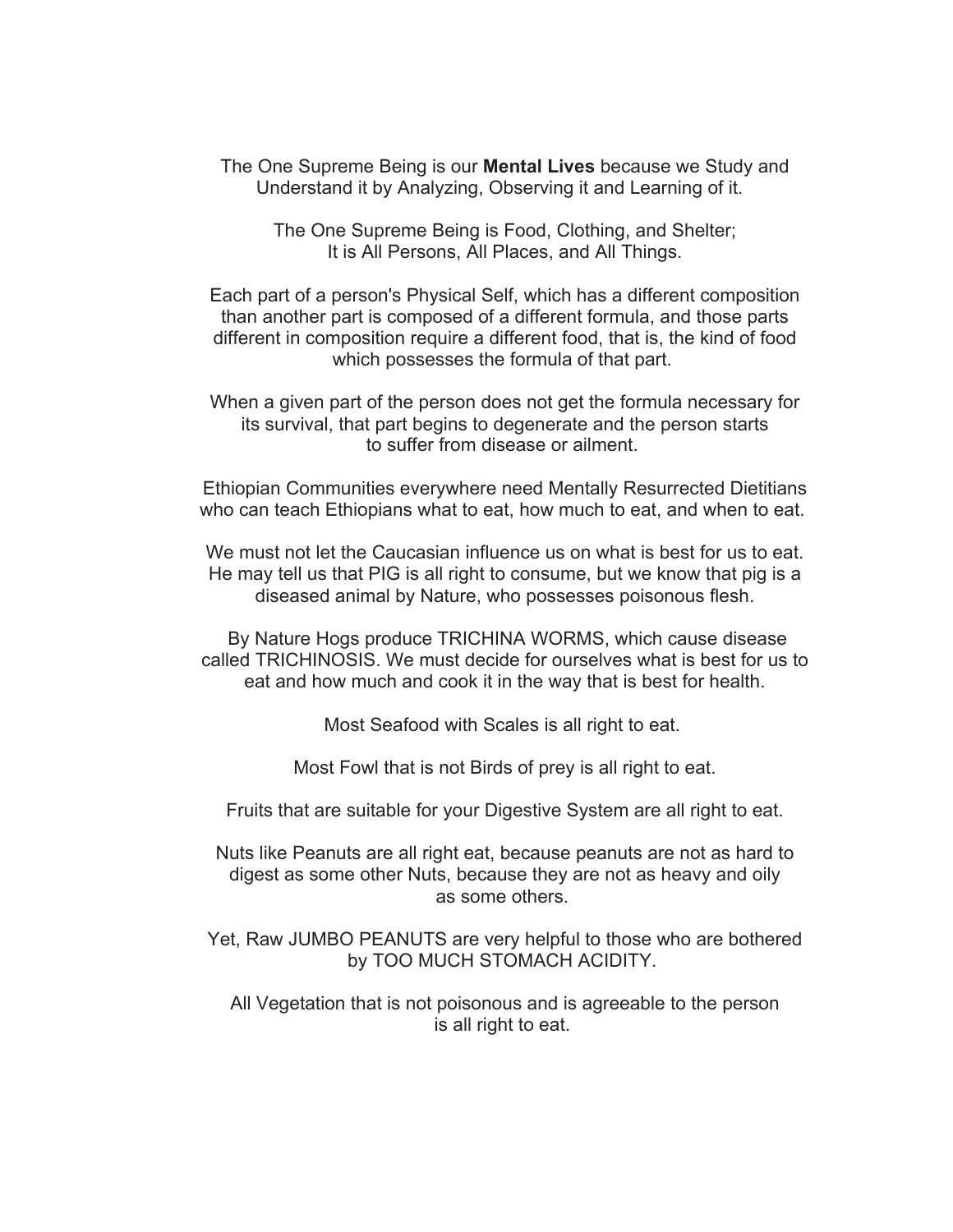Of course, Artificial Drinks are Poisonous to the Health, and the Water and Fruit Juice that's available to the person should be as Fresh as possible and pure as possible.

Of course, Alcoholic Drinks are completely TABU (forbidding) for Mentally Resurrected Ethiopians.

The Air we Breathe and the Water we drink should be very Clean and Fresh, and Smoking Tobacco and Marijuana cloud the Lungs and Bloodstream.

In short, anything that will cause a person more harm than benefit should not be consumed; if an Intelligent Person knows that something does him more harm than help, he or she will not indulge.

#### **4.** *I Promise To Be A Nubun FIRST To The Best Of My Knowledge, Wisdom, Understanding, And Ability, Then Whatever Else I Wish To Be***.**

Mentally Resurrected Nubuns try hard to follow and adhere to the Highest Standards in Nature, and trying hard to be a Nubun FIRST in a world of Mankind is no exception.

Being A NUBUN FIRST is NUMBER FOUR of the Nine Guides. Be a Nubun FIRST then whatever else you wish to be means this: Before doing any serious talking or taking any sincere action of any sort, FIRST determine if it is in the best interests of the Nubun Race as a whole because, if what you say or do is best for the Nubun Race, it is best for your Nubun Family including your Nubun Self.

What is best for the Race is also best for its component parts. The Caucasian Race knows this and practices this. And this is one reason why it is much more unified and much stronger than our Race.

Being A NUBUN FIRST helps strengthen us by Race and recognition, so that we may become what we wish to be as an individual.

# **5.** *I Promise To Advocate Nine Knowledge And Adhere To Nine Knowledge To The Best Of My Scientific Information, Wisdom, Understanding, And Ability***.**

There is an old saying: You know the tree by THE FRUIT it produces. By the same token: You know a Mentally Resurrected Nubun by his or her ACTIVITIES.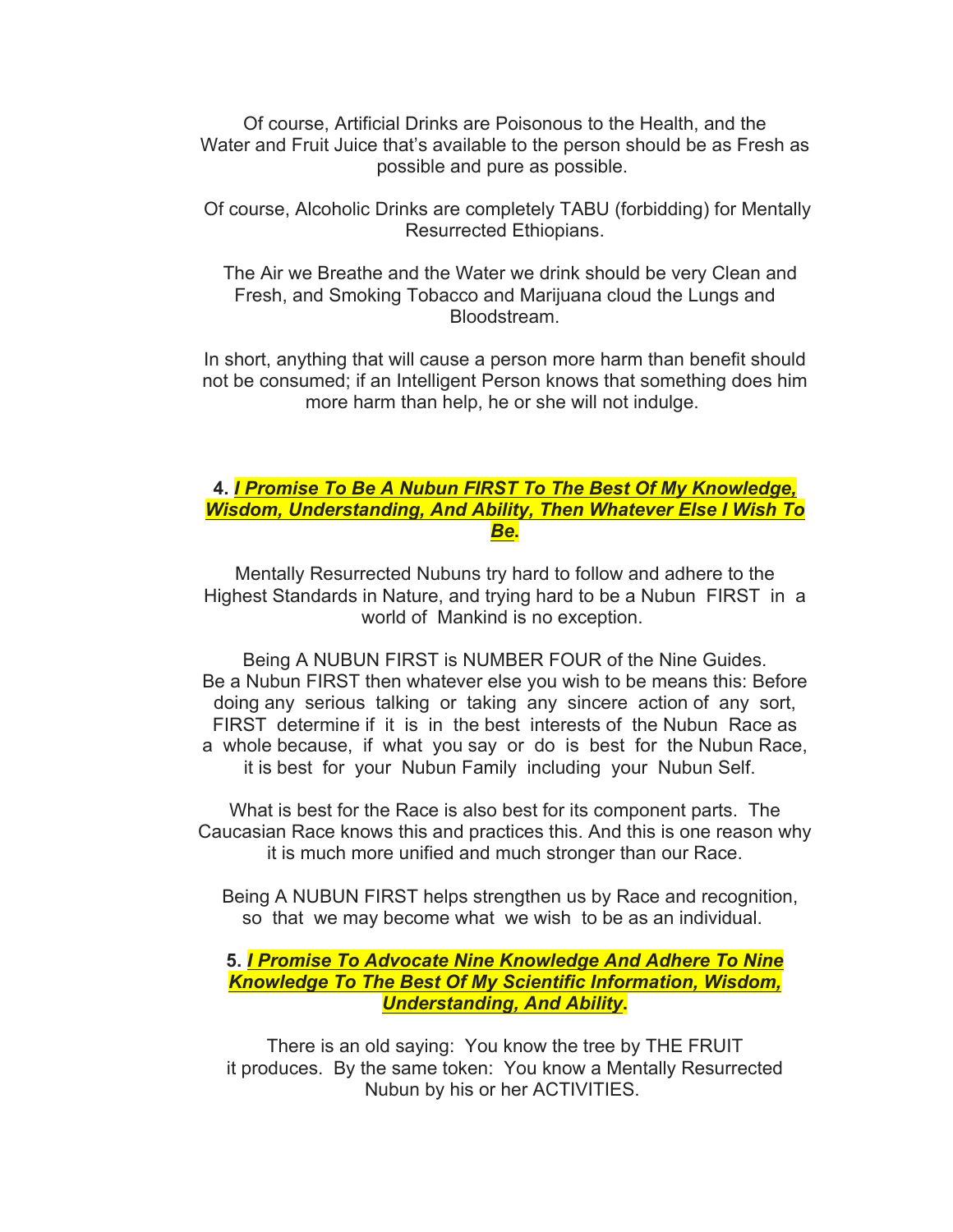Advocating Nine Knowledge may be one thing and adhering to Nine Knowledge may be another. You heard the expression: Put your money where your mouth is. By the same ethic: Put your adherence where your Advocation is.

If one advocates Nine Knowledge that person should be adhering to, that is, practicing Nine Knowledge.

Advocation and Adherence should coincide as one. If a person talks Nine Knowledge but does not follow through on the practice, that person does himself or herself more harm than benefit, and thereby is Unintelligent.

Everyone with Genuinely Wooly Hair by Nature is a Nubun BY RACE, but only those who can understand and practice Nine Knowledge are Nubun BY MIND.

Be Intelligent and accept NO ALIEN CULTURE and NO ALIEN RELIGION for your own but always hold fast to your own.

#### **6.** *I Promise To Treat Peoples Of Other Races The Same Way That They Treat Me To The Best Of My Knowledge, Wisdom, Understanding, And Ability***.**

Mankind has practiced DISCRIMINATION against NUBUNS as far back as their history can be found; now it is time for us Nubuns to RECIPROCATE by destroying the ONESIDEDNESS of that BIASNESS.

That is to say, the Guide which commands us to treat people of other races like they treat us means be a PERFECT RACIST and practice RACISM the way it should be practiced, that is EQUALLY.

One-sided racism, the way mankind practices it, is wrong. Their is nothing wrong with racism if it is **EQUAL RACISM** - the kind that maintains this warning to peoples of other races:

I will not exploit you and don't you exploit me;

I will not try to proselyte you and don't you try to proselyte me;

I will not try to pervert or sex your females, and don't you try to pervert or sex my females.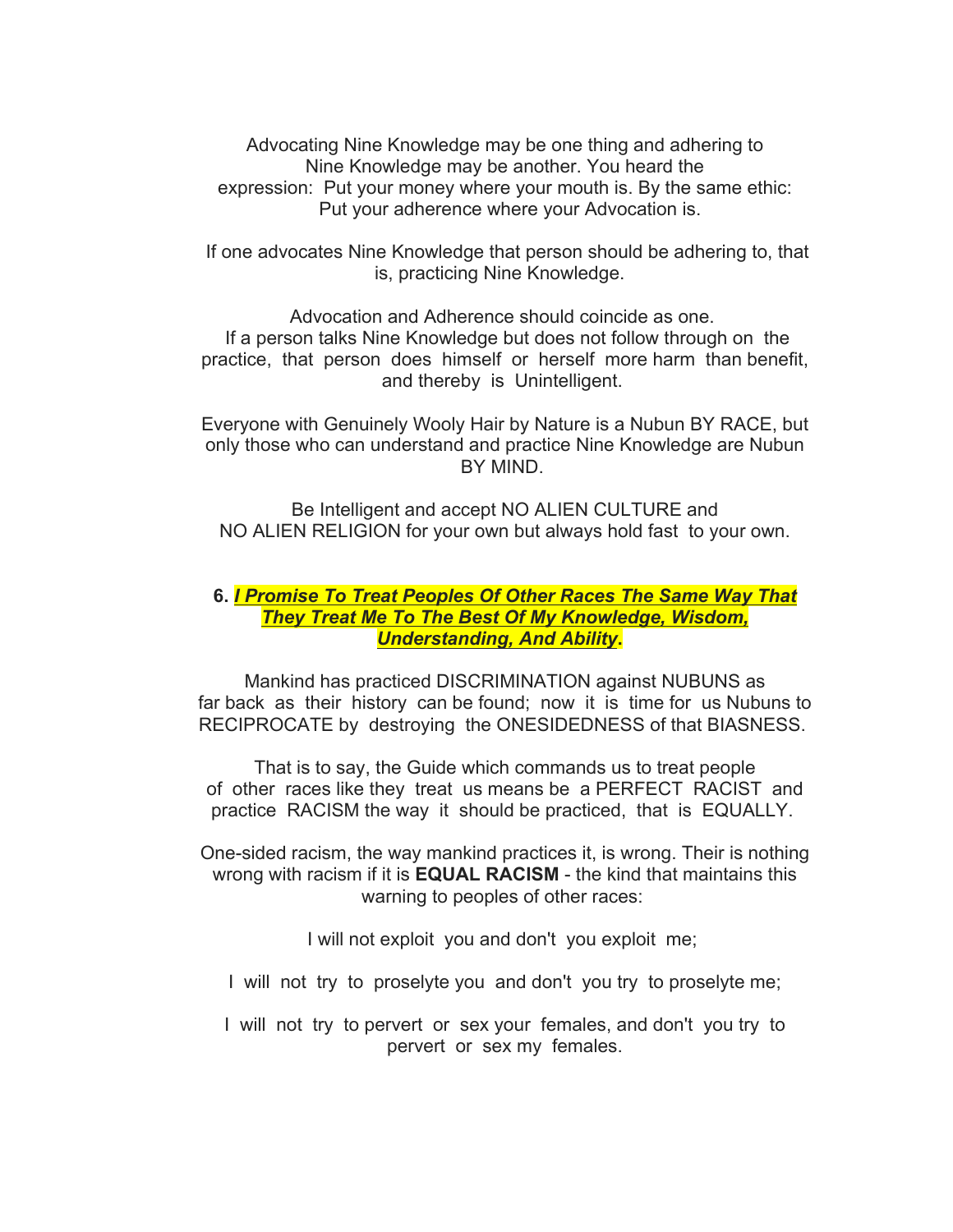I will not try to take what rightly belongs to you and don't you try to take what belongs to me.

This is the way to practice EQUAL RACISM with peoples of other races. NUMBER SIX of the Guides also means: If people of other races treat you bad, treat them worse If they are THE AGGRESSOR, and therefore your WORSE treatment to the aggressor is only equal or the same as their BAD treatment of you.

#### *7. I Promise To Uphold Justice And Rightness At All Times To The Best Of My Knowledge, Wisdom, Understanding And Ability.*

JUSTICE and RIGHTNESS work in Unity with Equalness; In fact the two are based on PARITY. A person can be only as Just as or Right as THE KNOWLEDGE he has access to and only as Just or Right (in accord with Correct Knowledge) as HIS NATURE dictates.

In other words, a person can not be Just and Right if he does not have the definition and knowledge of Justice and Rightness, and even though a person may have the definition and knowledge of these factors he can only practice them to the degree that his NATURE is Just and Right, unless forced into them further by circumstances.

Justice is THE BALANCE OF THE OPPOSITES in accord with the cycle in which one lives. Justice is EYE for EYE and TEETH for TOOTH, because an Aggressor (according to the Laws of Nature) does not get returned to him just the amount of damage he did, but must also pay for being THE AGGRESSOR.

> When anyone tempers Justice with Mercy, it ceases to be Justice any Longer.

We Wooly Haired Nubuns represent JUSTICE BY NATURE, because we have the greatest capacity for reaching the Highest Standards of Nature and maintaining them.

It will suffice here to state that Justice and Rightness are the nature of us Nubuns in our Just Cycle and in our RIGHT Mind. Our Right Mind is our Nine Knowledge Mind, our Mind of Nine Reason.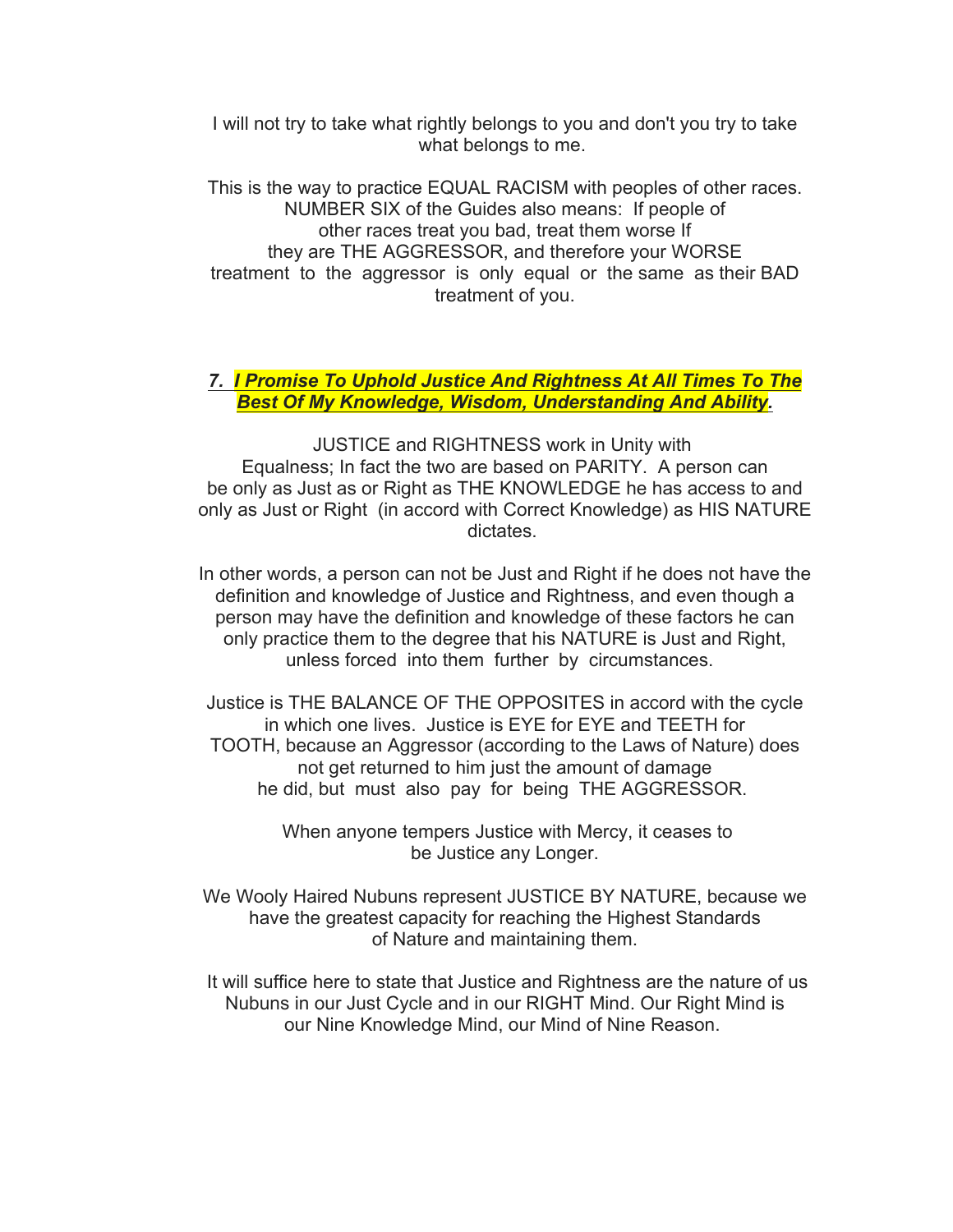We Nubuns are responsible for restoring True Justice and Rightness, because mankind, being animal, is not capable of reaching and maintaining the state of real Justice and Rightness.

Those who practice Justice are also practicing Rightness. RIGHTNESS is the Laws and way of General Nature. The dictates of the Nature of a person, place, or thing are Rightness for that person, place, or thing.

In other words, the Nature of a thing is right for it, because a thing exists best when it adheres to its own Nature.

Some people believe (belief means one does not know) that going to church makes People GOOD or RIGHT, but this is a false belief as most religious beliefs are.

The facts are: Whether a person goes to church or not, that individual will do what ever his or her Nature dictates.

If the person is POSITIVE by Nature, he or she will be as Right as that person has the knowledge and ability to be whether he goes to church or not.

On the other hand, if a person is NEGATIVE by Nature, he or she will do the wrong or negative things which the person's nature demands whether the individual goes to church or not.

Hence, Rightness for a person, place, or thing is its own nature. However, THE HIGHEST STANDARDS attainable in Absolute Nature (All Space, All Matter, All Time) by it Laws are the Highest Form of Rightness and Justice practicable.

What are Mercy, Forgiveness, and Justice?

MERCY is DEFERMENT OF JUSTICE until a later time. Then justice will fall upon the individual guilty one himself (or herself) or upon his or her seed or kind, because each and every one of a kind is one flesh and blood, for they sprang from the same ancestral tree or origin.

FORGIVENESS is TEMPORARY TRANSFERMENT OF GUILT from the guilty one to the forgiver. However, forgiveness does not free the guilty from his or her wrong-doing because, according to the Laws of Nature, the guilty one MUST ACCOUNT for his wrongness, personally, or the guilty one's seed or kind must do so.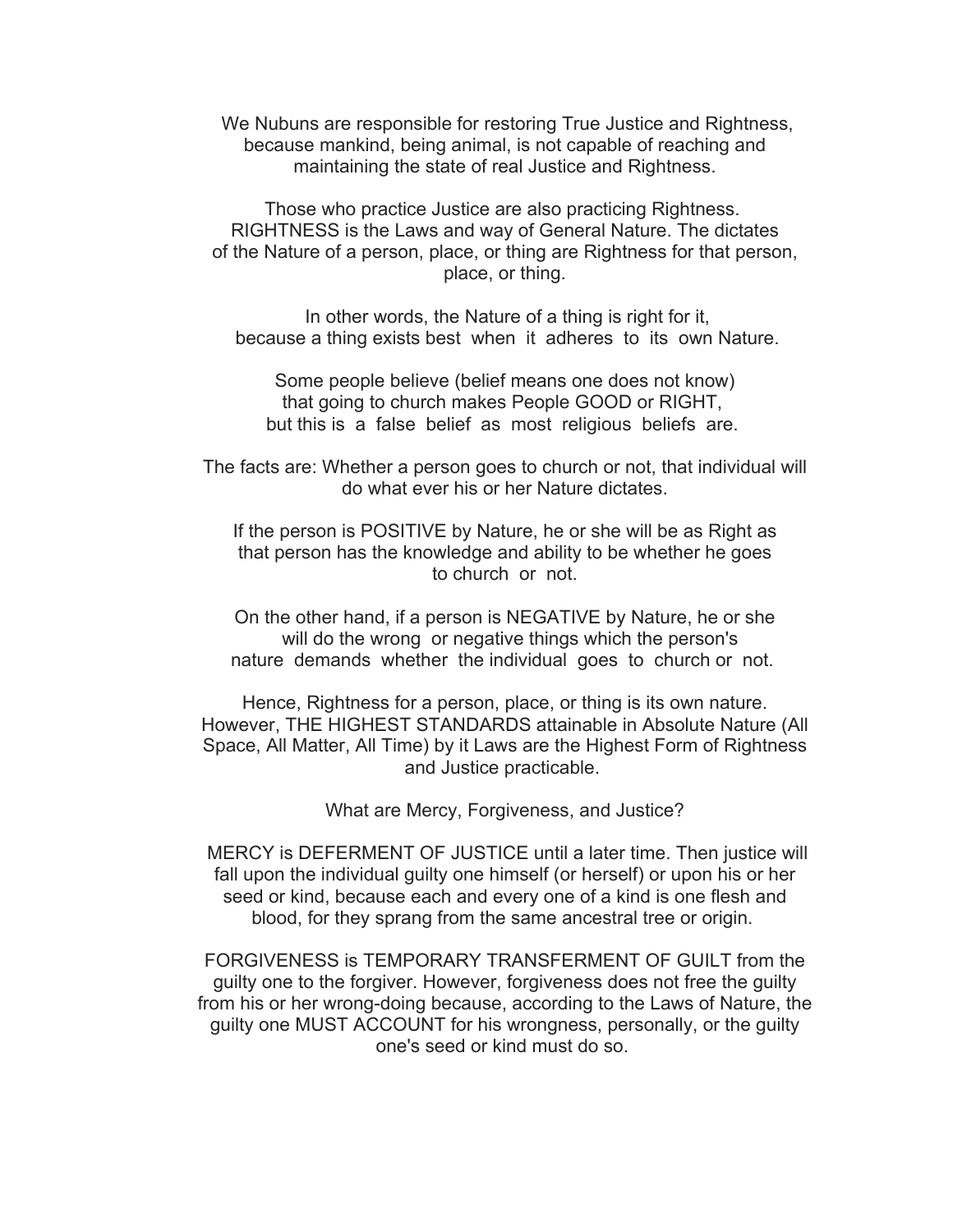Forgiveness means to take the guilt of someone upon self, and thereby the forgiver becomes an accomplice of the guilty, therefore, his penalty or punishment is the same as the guilty, but the forgiver's punishment comes before that of the guilty. But the punishment of the forgiver comes before that of the guilty, because the act of the forgiver is a temporary transferment of the guilt to himself, meaning, the punishment of the actual guilty one is deferred until later, since the forgiver has taken it upon himself.

However, the innocent paying the price of the guilty does not satisfy the Laws of Justice, because the innocent did not commit the wrongness. The guilty one himself (or herself) must finally take the punishment of guilt in full, and then the laws of justice are satisfied.

Moreover, a person can not forgive another person for some wrongness the culprit did to a third party, for the only one who can truly forgive is the victim himself, because he or she is the one who suffered the hurt and harm, and the victim himself does not have the power of forgiveness unless he or she is in his or her right mind, and one can not be in his right mind unless he or she knows, accepts, and understands Right Knowledge.

A person has accepted Right Knowledge when he knows Right Knowledge and practices Right Knowledge. Right knowledge is **UNIVERSAL KNOWLEDGE**.

If a person of a kind forgives another person of his own kind, he has forgiven himself, because all people of the same kind are one flesh and blood by Nature and ancestral tree or origin, and Justice works by the seed, that is, Ancestral Lineage.

## JUSTICE IS WORDS FOR WORDS AND DEEDS FOR DEEDS, NOT EQUAL TO THE AMOUNT SOWN BUT EQUAL TO THE AMOUNT GROWN.

"Not equal to the amount sown but equal to the amount grown" means this: The one who initiates a wrong deed is AN AGGRESSOR whose wrongness may cause a chain reaction of wrong deeds, but the wrong-doer of the original wrong act is responsible for all the wrongness which result from the original wrong act, therefore, the one who first sowed the seed of wrong must reap the whole harvest, according to the Laws Of Justice, because he is the Aggressor as well as the transgressor.

However, all who were a part of the chain reaction of wrongness are accomplices of the Original Aggressor, and will meet the same fate as the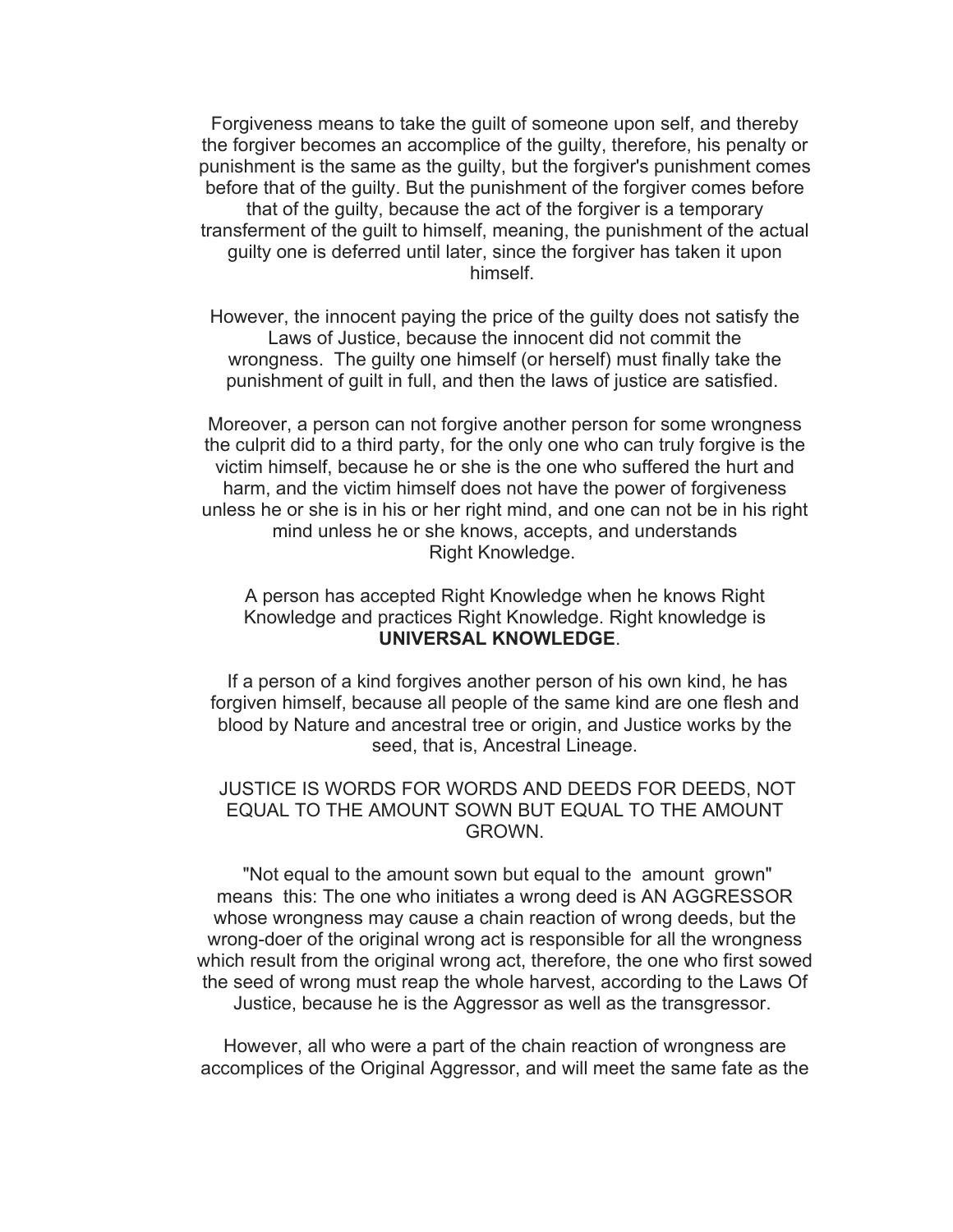Aggressor, if they deliberately follow in the foot steps of the Aggressor, knowing that he is wrong and violating the Laws of Nature.

## **8.** *I Promise I Will Fight Hard For Liberation And Freedom For The Nubun Race, And When It Is Liberated And Free, I Will Work Just As Hard To Keep Our Liberty And Freedom Preserved To The Best Of My Knowledge, Wisdom, Understanding, And Ability*.

There is nothing wrong with fighting verbally and violently for our liberation and freedom when we have a chance to win, it is foolish to fight PHYSICALLY when we only have a chance to lose and see ourselves be put deeper into captivity and oppression mentally and physically than before.

There is no Liberation and Freedom obtainable in the world of Animaldom without bloodshed, but that bloodshed must be on the battlefield when we have a chance to win and the bloodshed must be mostly from THE VEINS OF THE ENEMY.

A person should defend himself or herself Mentally and Physically at all times to the best of his and her knowledge and ability, but it should always be done as reasonable and practical as possible. That is to say, when you do not have a chance to win, you will destroy yourself by trying.

Use your Best Mind FIRST at all times for Self-Defense, then whatever else you can succeed in doing. There is no VICTORY IN DEATH as the dead would have us BELIEVE, unless it is the death of THE ENEMY.

DEATH is DEFEAT. When you shed more blood than the enemy that is defeat. When you suffer more death than the enemy that is defeat. When you fight Verbally and Physically with the enemy and when the fight subsides, the enemy is still the best in what ever you were fighting over, that is defeat.

Let's fight, but fight when and where it is REASONABLE, PRACTICAL, and WINNABLE. It is Reasonable, Practical, and Winnable for us to fight FIRST with NINE KNOWLEDGE, for Nine Knowledge gives us Nubuns the Proper Guide and helps the Sun change the Gases of the Atmosphere to our favor.

Our Minds emanate Gases. If our Minds are Negative, the Gases are Negative and against us. If our Minds are Positive, the Gases are Positive and for us, and Positive Gases of Nine help the Nine Sun change the atmosphere to the Positive Cycle that is growing now. The Gases of the atmosphere working on and with our Minds are what Control and Rule.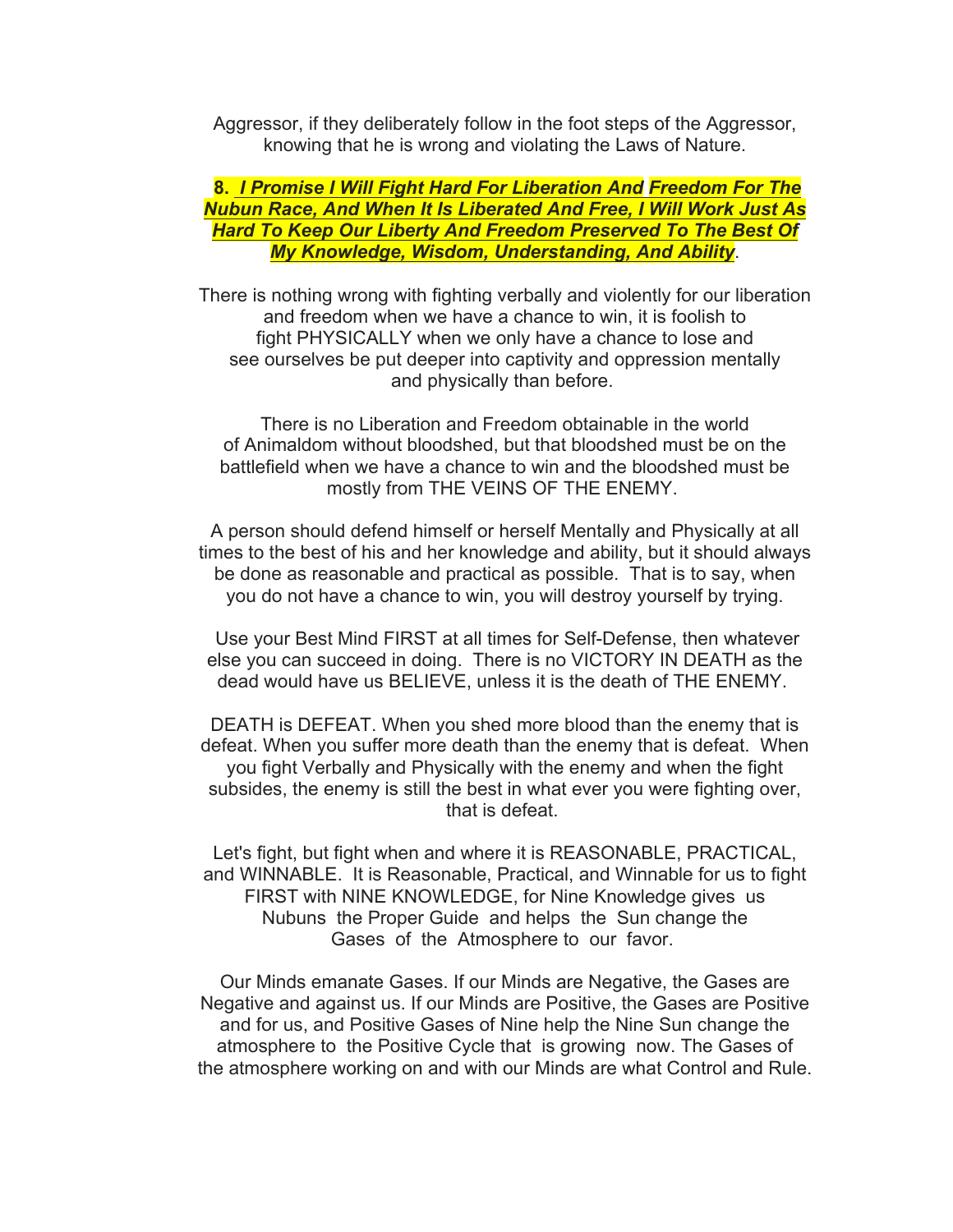# *9. I Promise That Before My Physical Death I Will Arrange For My Lifeless Body To Be CREMATED And The Remains Distributed At The Roots Of An Evergreen Tree Or Some Other Suitable Placed Willed By The Deceased.*

I also Seriously Promise By Nubun Forces Of Nature By This Ninth Guide To Maintain The Promises Of ALL Nine Nubun Guides For An Existence In Liberty, Freedom, Preservation, Well-Being and Success, With The Understanding That If I Fail With The Understanding That If I Fail To Keep My Promise To The Best Of My Knowledge, Wisdom, Understanding, and Ability, I will SOON JOIN THE PHYSICAL DEAD.

Ghouls, Ghost, and Demons in the atmosphere and in people will control and rule us Nubuns so long as we allow our dead bodies to BE BURIED instead of CREMATED

. In other words, as long as we follow the doctrines and ways of THE DEAD IN MIND and those who represent THE DEAD IN BODY, we will continue to be held captive and oppressed by THE DEAD.

NUMBER NINE of the Nine Nubun Guides require that we CREMATE our deceased relatives and the flesh of all dead animals which is not stored for food so that their bodies can not ferment death gases that permeate the atmosphere and strengthen and multiply ghouls, ghosts, and demons in general.

Because in turn these Spirits Of Death exist by preying on the living by subsisting on their blood and by causing Oppression, suppression, repression, diseases, murders, insanity, sex perversion, deformities, et cetera.

And all of these activities are acts of Negative Forces of Nature called CONSCIOUS DEATH GASES who cause suffering and death through mankind so that those Negative Forces may survive.

Burying Dead Bodies of anything instead of Cremating them increases the power of the dead (The Negative Forces of Nature) to prey on the living and cause The Physical Living to suffer, shed blood, and die.

Cremating Dead Bodies help lessen and destroy Negative Forces and help break the spell of control over us, that we may live longer and in greater ease. A Dead Body should be Cremated as soon as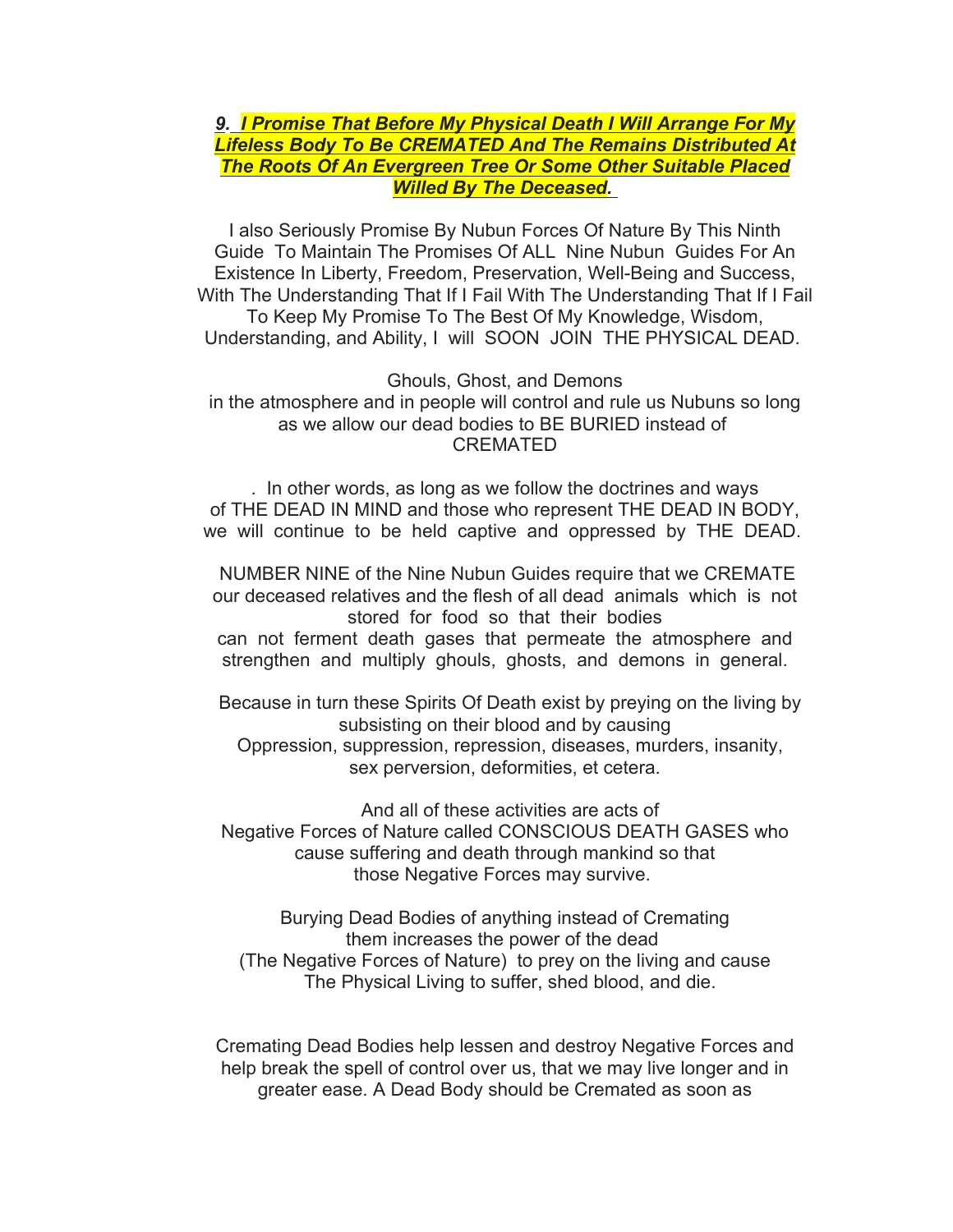its identity is established and those concerned have had a chance to view it. It should never be allowed to reach a point of Odorous Decay.

It should be Cremated immediately and the remains deposited at the roots of an EVERGREEN TREE or some other suitable place willed by the decreased or determined by the relatives.

NUMBER NINE of the guides also provides for SWORN ADHERENCE to the promises made by the Nubun with Nine Ether - The Nubun Forces of Nature - that he or she will exist in liberty, freedom, preservation, well-being, and success as long as these NINE (9) PROMISES are kept to the best of the Nubun's knowledge, wisdom, understanding, and ability, and if the Nubun does not keep his promises to his forces for his own survival and wellbeing, that person has committed suicide, and will die physically ANON, because he or she does not deserve to live.

## **WHAT IS NINE KNOWLEDGE**?

Nine Knowledge is Ethiopian Knowledge by Nature, composed and disclosed by Ethiopians, that is, Wooly-Haired People.

One of the major enemies of the Ethiopian Race is IGNORANCE. The words CAIN and NEGRO spell the word IGNORANCE, because Cain (which is short for Caucasian, the white man) produced ignorance and created the mental dependent called NEGRO.

The enemy of an Intelligent Mind, is Ignorance, therefore, Nine Knowledge provides the Mental Strength necessary to fight off this natural foe and help prepare a protective defense against it.

Universal and Natural Knowledge to be known as Nine Knowledge is THE RESURRECTOR of the Mental Dead called NEGROES.

#### **NOTES**

Nine Knowledge is known as **NOONE**, pronounced **NOON**. Be Intelligent and Accept NO ALIEN CUTULE and NO ALIEN RELIGION for you Own but always hold fast to your Own **TRUE CULTURE** (**THE SCIENCE NOONE**)